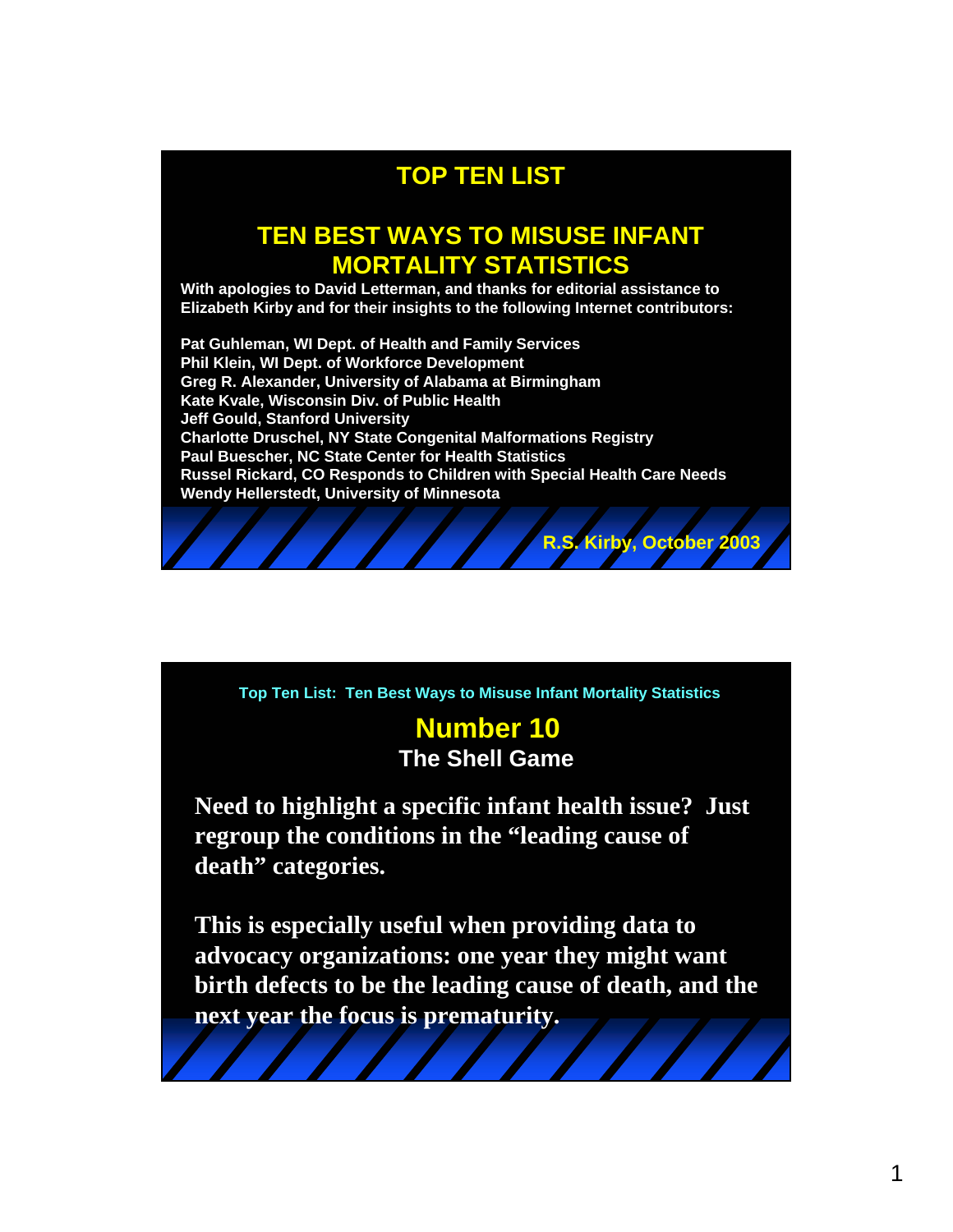#### **Top Ten List: Ten Best Ways to Misuse Infant Mortality Statistics**

## **Number 9 Cry Wolf!**

**Infant mortality statistics are real. If the rate (or number of deaths) rises from 2001 to 2002, however small the change, it is a political crisis. Year to year variations are never random fluctuations around a stable long-term trend.**

**Here's an example:**

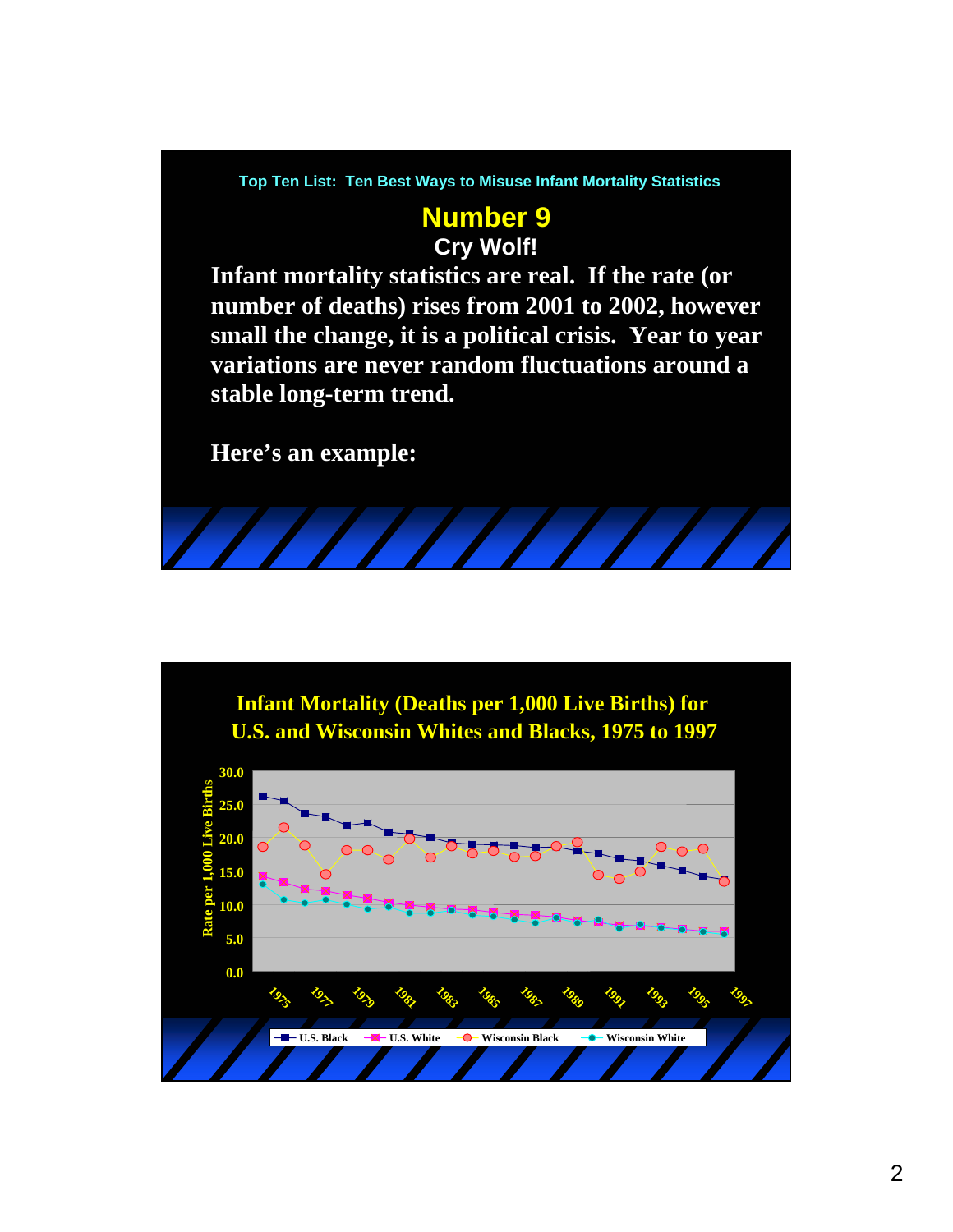

**Always quote statistics based on death cohort numerators. This is especially important for subgroup analyses with small cell sizes. Also, these statistics are available faster. So, the numerator is larger than the denominator? Just round off to 100% - no one will know the difference. Number 8 Top Ten List: Ten Best Ways to Misuse Infant Mortality Statistics Paint by Number**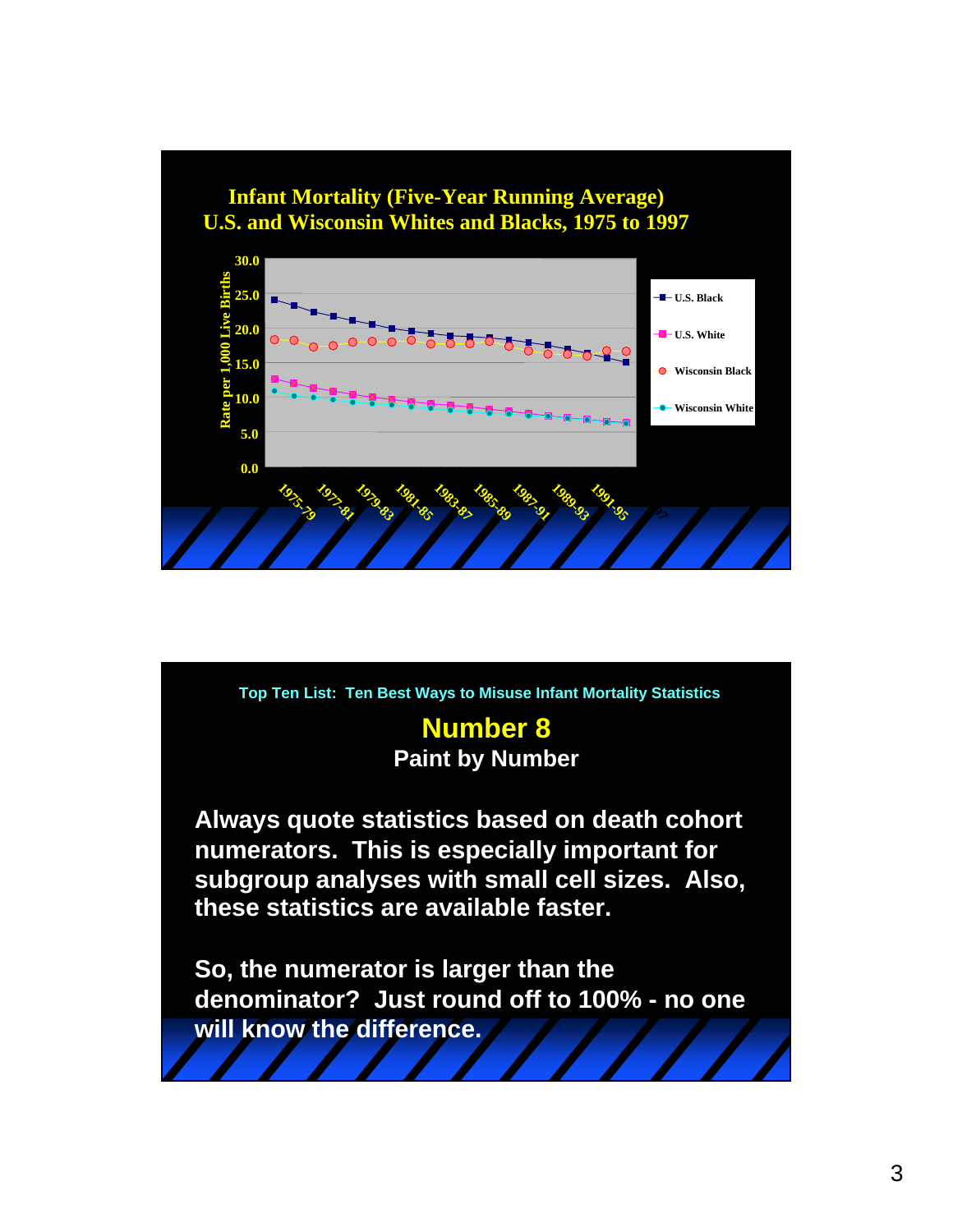

# **Number 7**

**Is a Kia the Same as a Porsche?**

**Now that all hospitals in the United States have 24/7 perinatology service and Level II or higher NICUs, analyses of infant or perinatal mortality by characteristics of hospital of birth are irrelevant and should not be performed.**

**Top Ten List: Ten Best Ways to Misuse Infant Mortality Statistics**

# **Number 6**

**Keeping up with the Jones . . .**

**In justifying emphasis on the state infant mortality rate, always make the claim that it is an excellent indicator of socioeconomic status and health care in countries.**

**And remember:**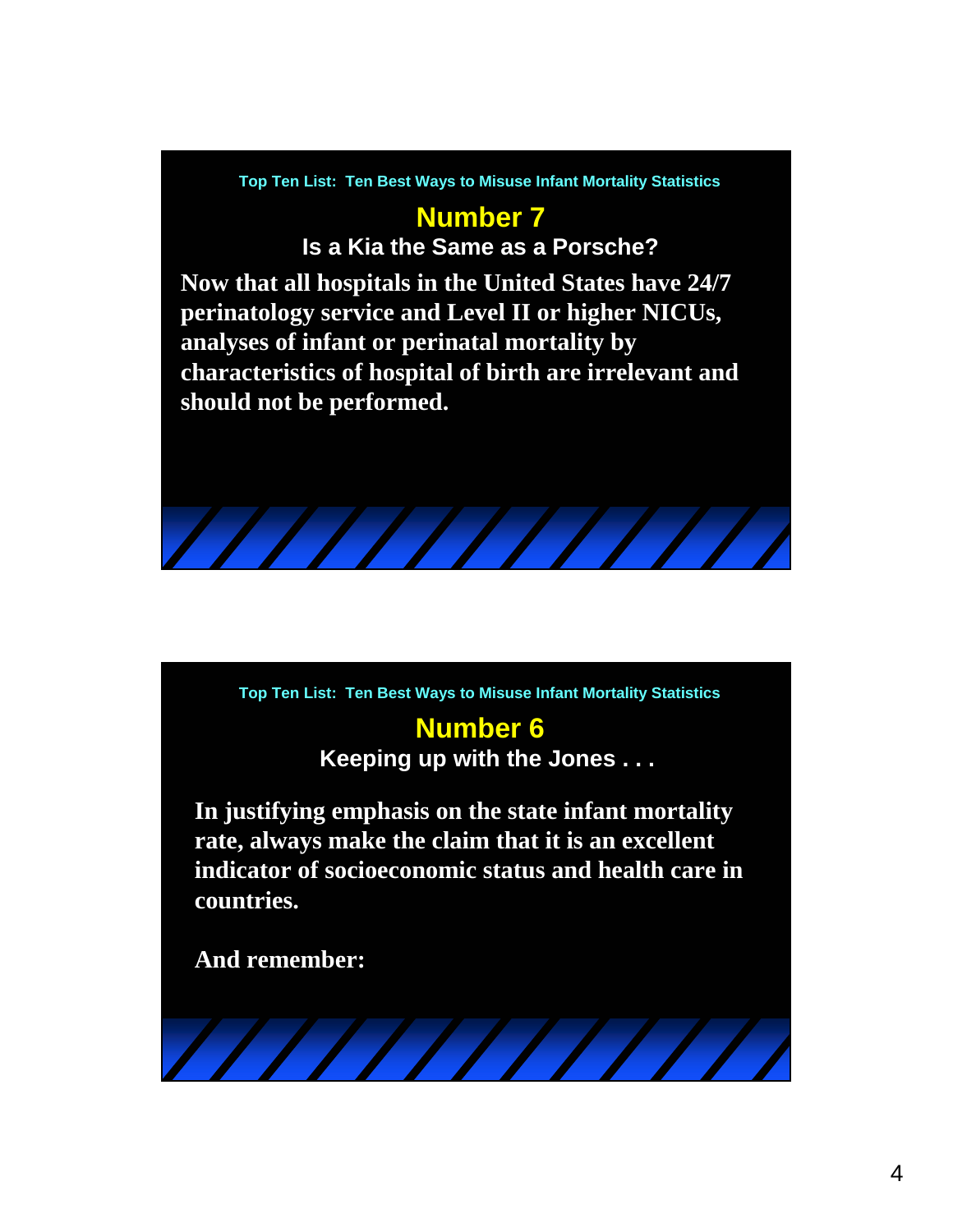# **The Political Purpose of Infant Mortality Statistics Statistics**

**"The first lesson that you must learn is, when I call for statistics about the rate of infant mortality, what I** want is proof that fewer babies died when I was **Prime Minister than when anyone else was Prime Minister. That is a political statistic."** 

**- Winston Churchill**

#### **Number 5 Top Ten List: Ten Best Ways to Misuse Infant Mortality Statistics**

## **Close Enough for Government Work**

**All demographic and clinical data reported on birth, fetal and infant death certificates are accurate, valid, and reliable. After all, these are 'official' legal documents.**

**So, use all the data in your analyses, including alcohol use, weight gain, prenatal care utilization, maternal health conditions, congenital anomalies, and especially, underlying cause of fetal or infant death.**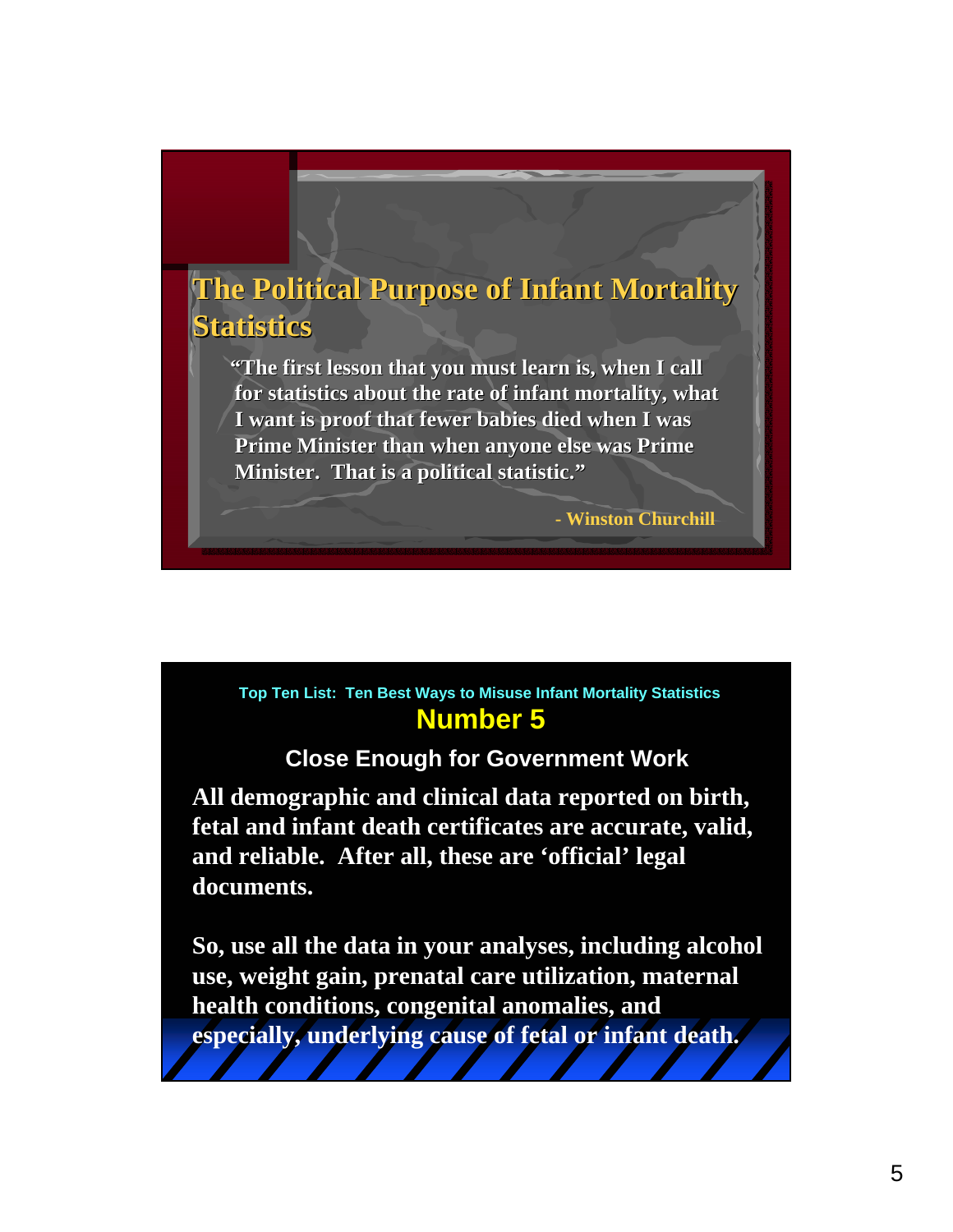#### **Number 4 Top Ten List: Ten Best Ways to Misuse Infant Mortality Statistics**

**The distinction between neonatal and postneonatal mortality is sacrosanct, and must be observed in all tabulations – especially for analyses of perinatal periods of risk. Don't Color Outside the Lines**

**Endogenous causes of infant death always occur within the first month after birth.**

#### **Number 3 Top Ten List: Ten Best Ways to Misuse Infant Mortality Statistics**

## **Do I See What I See**

**The infant deaths are the only observations that matter. Those other babies didn't die, so why study them or include their data in the analysis?**

**Example: if 10 out of 50 mothers with infant deaths used illicit substances during their pregnancies, this is an important 'risk factor' and a recommendation should be made by the FIMR committee.**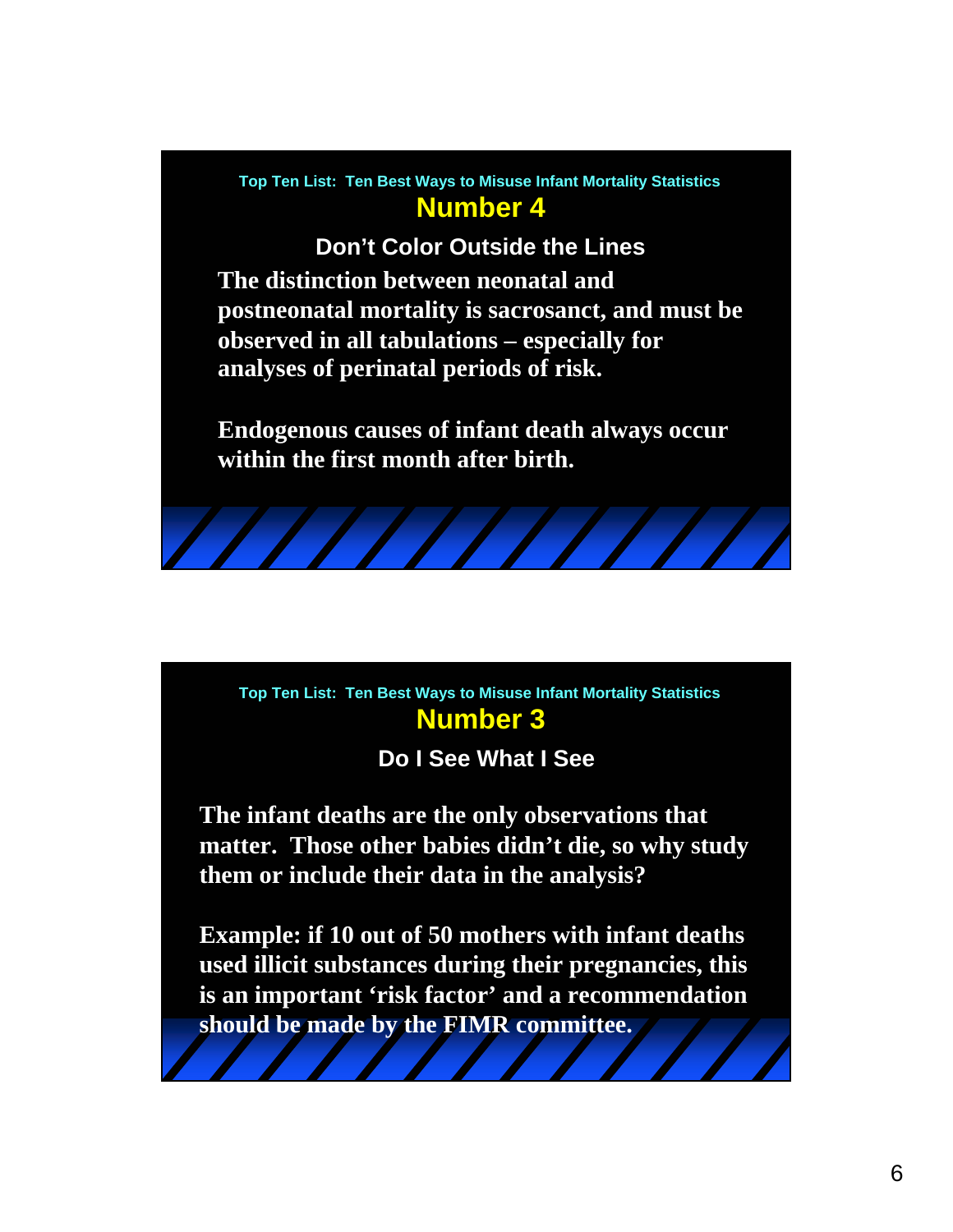#### **Number 2 Top Ten List: Ten Best Ways to Misuse Infant Mortality Statistics**

## **Spring Cleaning**

**Don't store any documentation or metadata. No one will want to use your datasets in the future, and if they wish to, lack of clarity works in your favor because it allows for re-interpretation of the data to fit the current needs.**

**And why waste money updating storage technology?**

**Top Ten List: Ten Best Ways to Misuse Infant Mortality Statistics**

# **Number 1**

**Blame the Victim, Shoot the Messenger**

**All statistical 'associations' revealed in epidemiologic analyses of infant mortality are causal.** 

**This is especially true of observed associations by 'race' or 'ethnicity'. These are both "risk factors", and at least in the case of ethnicity, a modifiable**

**risk factor.**